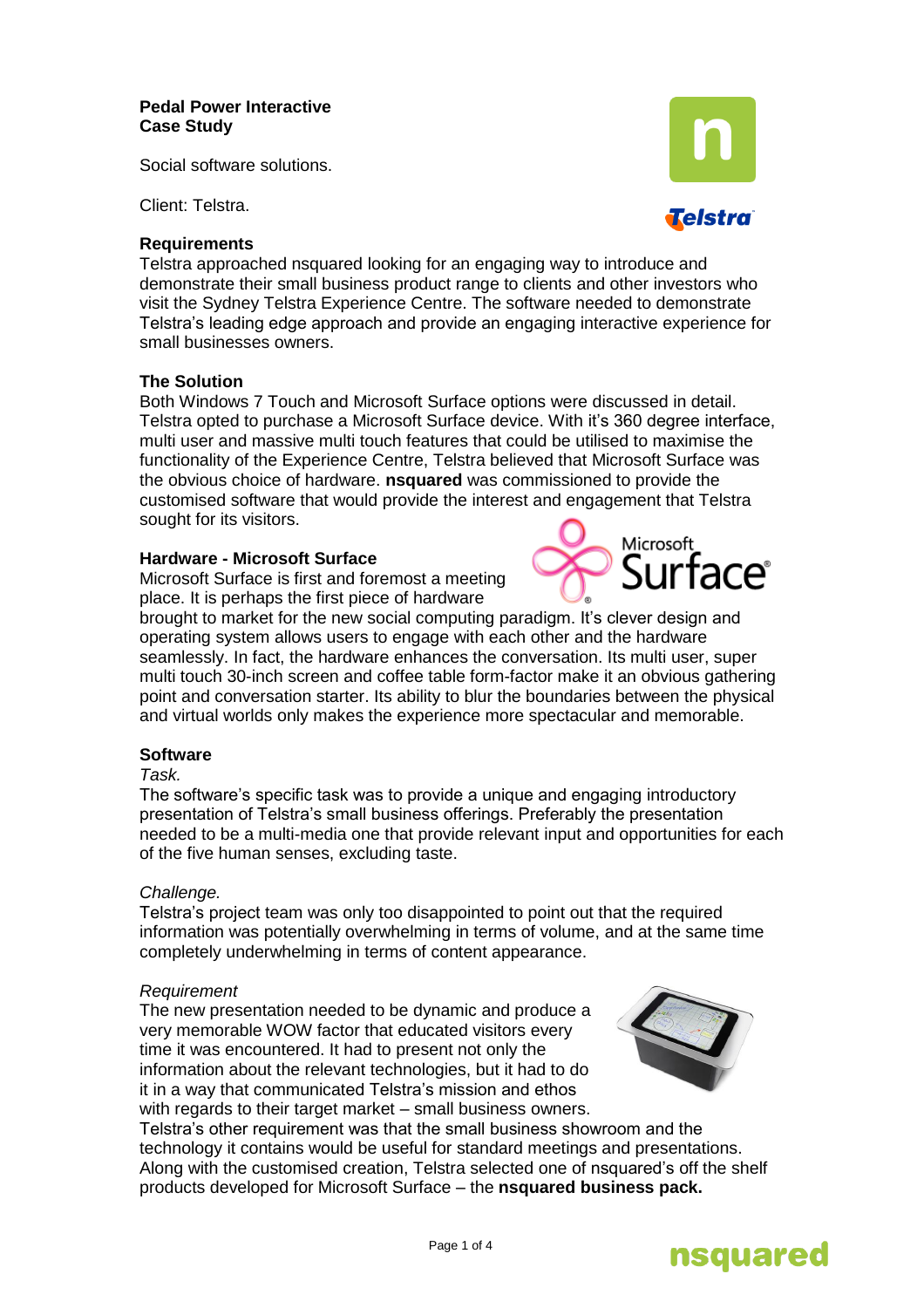

# **The Pedal Power Interactive application**

Telstra"s creative agency ABT proposed a bike shop concept as representative of small businesses, and the Pedal Power Bike Shop was filled with demonstrations of Telstra"s capabilities, and offerings for small business owners and "open for business" shortly afterward.

The Pedal Power store was divided into four representative zones, with Microsoft Surface positioned centrally at the hub, the store"s layout and technical contents sent a clear message to everyone who walked in: - Telstra means business when it comes to providing reliable, relevant, responsive products and services for small business owners.

The Pedal Power interactive for Microsoft Surface used the bicycle wheel metaphor to bring Telstra"s information to life.

By using the 360 user interface feature of Surface, visitors to the Pedal Power store are encouraged to interact and discuss the content that they"re exploring.



The bike wheel image operates much like a lazy susan, with three menu zones. In each corner of the discovery space, a gear cog provides the opportunity for users to explore and learn more about each of the products and services represented on the bike wheel. The intimacy of the space provides the perfect environment to encourage visitors to converse and collaborate throughout the discovery experience.

In the first zone, products are identified with icons disguised as virtual "spokey dokes" on the bike wheel. The spokey dokes were chosen to inject some fun, invoke nostalgia, and therefore increase engagement and connection of the target market. They can be moved up and down the spokes of the bike wheel with familiar touch and drag gestures. When the wheel is spun, the "spokey doke" icons behave just as real spokey dokes, moving to the outside the wheel circumference. When touched

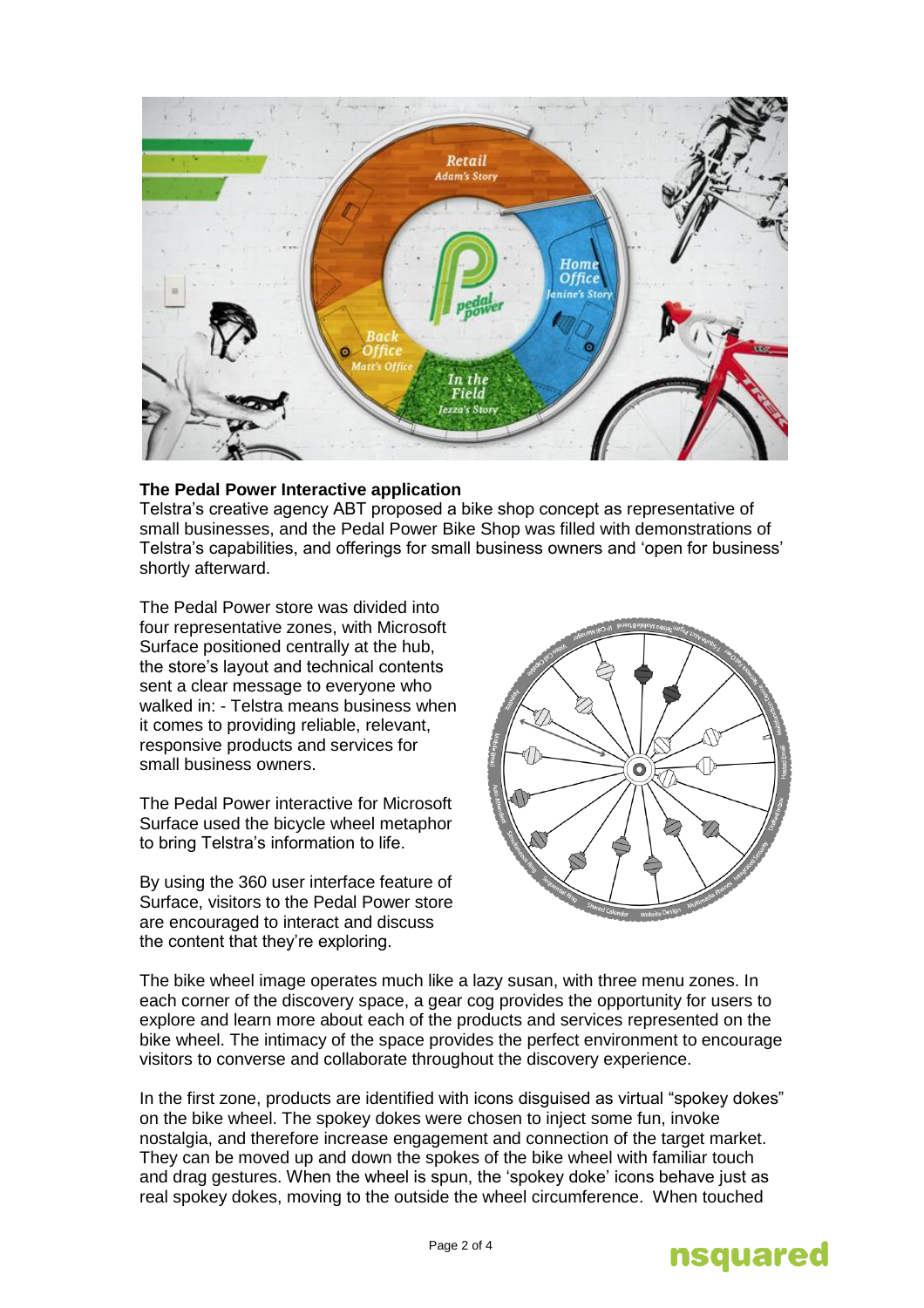and dragged up and down the spokes of the wheel, the icon instructs the visitor to move it to the nearest gear cog to find out more.

The four coloured reflectors placed around the wheel at approximately 90 degrees to each other form the second information zone on the wheel. The wheel reflectors represent the four different zones of the Pedal Power store and when touched, can be dragged into any one of the gear cog viewing spaces so that visitors can hear and see what other small business owners have to say about the technology they"re using. To limit auditory interference, only one video plays at a time, while any others that have been



dragged into a gear cog are cued, providing users with time until video play" information. This feature allows each user to absorb the information provided in the video without the interference that would be caused by all four videos playing at the same time.

The text around the perimeter of the wheel corresponds to the product icon on the spoke immediate above it and provides another zone form which to glean information on Telstra"s products and services for small business owners. To let visitors know that they can be interacted with, and draw attention to them, the product names pulse intermittently.

While visitors explore the Pedal Power interactive amongst themselves, Telstra staff members have the opportunity to answer questions. Where even more detail is needed and when the customer is ready to investigate the options available in a more planned manner, Telstra experience guides have the opportunity to utilise the features of the **nsquared business** 

**pack** applications. In most cases, **nsquared documents** and **nsquared thoughts** prove useful to display more information in a relaxed and collaborative format. **nsquared documents** provides an easy way to display Microsoft Office documents on Surface. The application keeps pages of the document in order and provides the opportunity for everyone around the table to interact and manipulate the pages so that they can be read from any direction. **nsquared thoughts** allows Telstra staff and visitors to collaboratively plan product and service installations by using the free form mind mapping capabilities of the application.



"It really keeps the conversation and ideas flowing". - Telstra